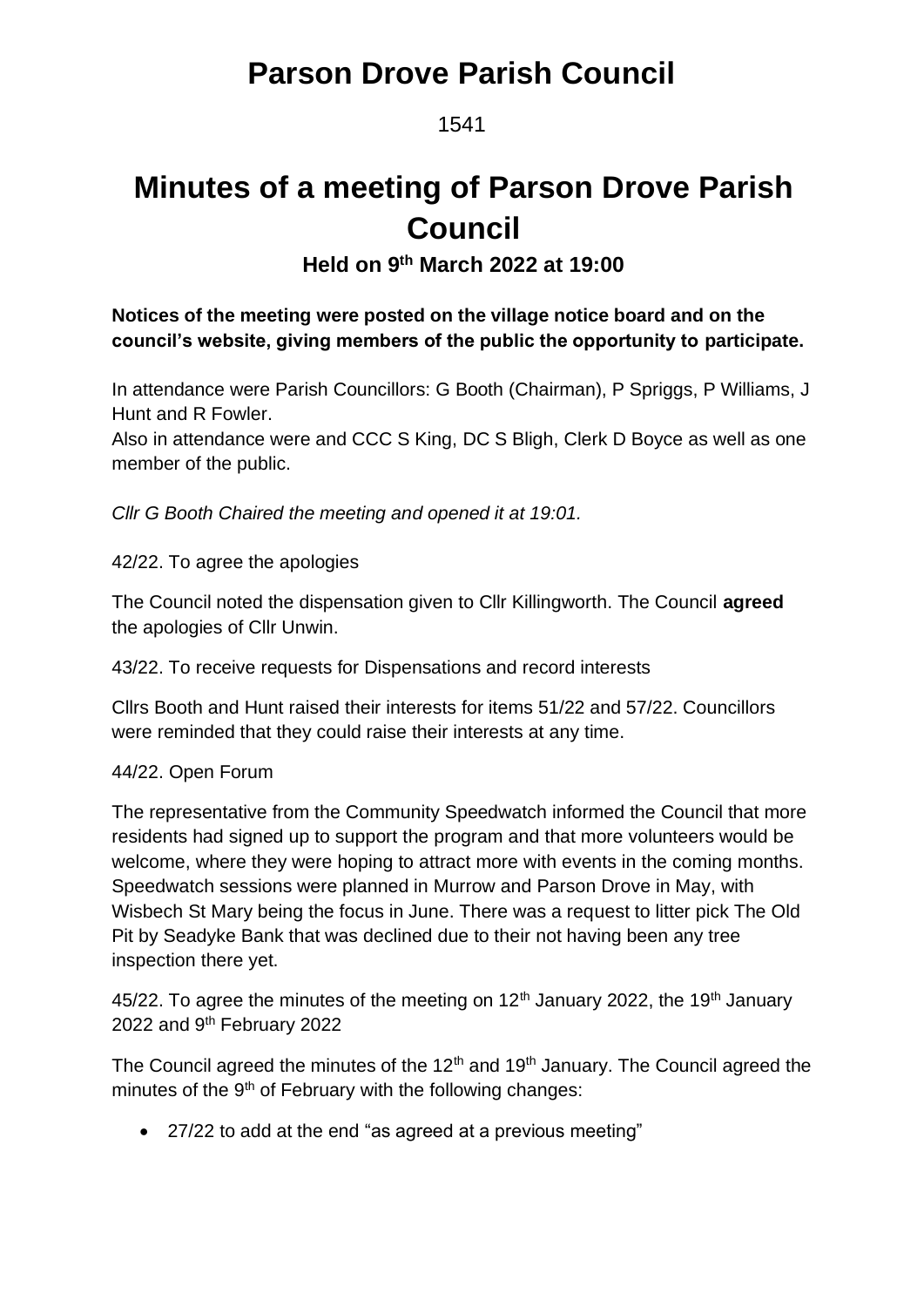#### 1542

- 32/22 To change this item from 32/22. b. The Council discussed F/YR22/0110/F Erect 1 x dwelling (2-storey 3-bed) with integral garage involving demolition of existing dwelling and alterations to existing access, and temporary siting of a caravan during construction at Fairview Johnsons Drove Parson Drove Cambridgeshire PE13 4JS and it was noted that it was cited in open countryside and the local plan allows for replacement dwellings which this was, but the concerns were about appropriate design for such a dwelling. Cllr Williams declared a personal interest. It was **agreed** that the conditions the Parish Council sought were to ensure all the vehicles and materials are kept on site and not interfering with the highway, as well as ensure the property is not moved forward in any way by design so as to restrict vehicular access for agricultural machinery to 32/22. b. The Council discussed F/YR22/0110/F Erect 1 x dwelling (2-storey 3-bed) with integral garage involving demolition of existing dwelling and alterations to existing access, and temporary siting of a caravan during construction at Fairview Johnsons Drove Parson Drove Cambridgeshire PE13 4JS. Cllr Williams declared a personal interest. The Council Recommend Approval on condition all the vehicles and materials are kept on site and not interfering with the highway so as to not restrict vehicular access for agricultural machinery.
- To change 32/22 The Council discussed F/YR22/0081/TRTPO Works to 2no Sycamore Trees covered by TPO 03/2011 at 103 Main Road Parson Drove Wisbech Cambridgeshire PE13 4LA, where it **agreed** that there had been concerns raised by parishioners as to the size and condition of the trees and supported any properly identified required works to The Council discussed F/YR22/0081/TRTPO Works to 2no Sycamore Trees covered by TPO 03/2011 at 103 Main Road Parson Drove Wisbech Cambridgeshire PE13 4LA, where it **agreed** to support the tree officers recommendations.

45/22 a. Matter arising from previous minutes not covered on the agenda (for information only)

The Council was informed that Cllr Booth had emailed in regard to Clough Bridge where he was told that the works had gone to tender due to their specialist nature.

#### 46/22. To receive the District Councillors Report

Cllr Booth informed the Council that the Emergency Planning department were approaching Parish Councils regarding having an emergency plan. The District Council had been deliberating the call wait times which have been bad, but it is being addressed. DC Bligh told the Council that the Police & Crime Commissioner was funding a problem-solving role for each District Council in the Community Safety Partnership and that Fenland District Council has frozen their portion of the Council Tax for this year.

47/22. To receive the County Councillors Report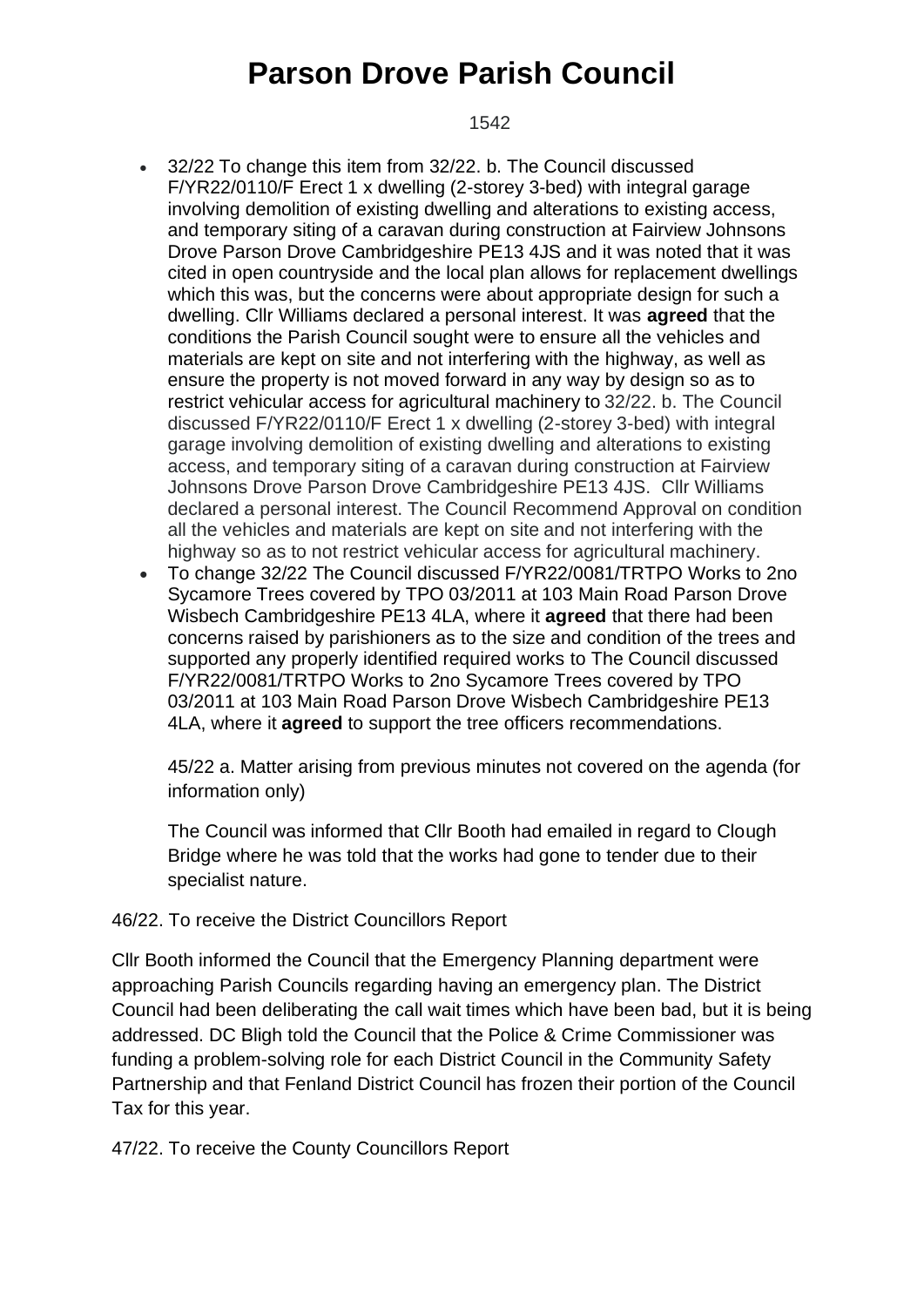#### 1543

The Councillors acknowledged CC Kings report previously sent. It was noted by Cllr Spriggs that the Dragon Patcher had been around filling potholes but not to a good standard, where some were breaking up again.

48/22. Highways Matters

Cllr Fowler reported 102 potholes down Silvers Lane, 17 down Sealeys Lane and 4 down Harolds Bank. It was noted that the Dragon Patcher had done them down Silvers Lane.

48/22. a. To report new street light faults

Cllr Fowler reported that the PC1 on Elbow Lane had been knocked over in the storm, the UK Power Networks had made safe, but this needed reporting to get replaced, which the Clerk would do.

48/22. b. To update the Council on the progress of the streetlight works

The Members were informed that FPC 3 streetlight was to be installed this week and the Fen Road new light had been asked to be quoted.

49/22. Planning application decision updates

49/22 a. None

50/22. Planning applications for comment

50/22. a. F/YR22/0201/F [Erect a double stable and hay store on skids and](https://www.publicaccess.fenland.gov.uk/publicaccess/applicationDetails.do?keyVal=R6OK5CHE0D800&activeTab=summary)  [formation of a hardstanding](https://www.publicaccess.fenland.gov.uk/publicaccess/applicationDetails.do?keyVal=R6OK5CHE0D800&activeTab=summary) Land East Of Downyonder Harolds Bank Parson Drove Cambridgeshire was deliberated and it was **agreed** to recommend for approval.

50/22. b. F/YR22/0190/F [Change of use of site to a building contractors yard](https://www.publicaccess.fenland.gov.uk/publicaccess/applicationDetails.do?keyVal=R71YZUHE06P00&activeTab=summary)  [\(Sui-Generis\) \(retrospective](https://www.publicaccess.fenland.gov.uk/publicaccess/applicationDetails.do?keyVal=R71YZUHE06P00&activeTab=summary) Land North Of Lavender Cottage Seadyke Bank Parson Drove Cambridgeshire was deliberated and it was **agreed** to recommend for approval.

50/22. c. F/YR22/3019/COND [Details reserved by Condition 09 \(Energy](https://www.publicaccess.fenland.gov.uk/publicaccess/applicationDetails.do?keyVal=R7GAY1HE0D800&activeTab=summary)  [Assessment\)\) and 12 \(Levels\) of planning permission F/YR19/0971/O \(Erect up to 5](https://www.publicaccess.fenland.gov.uk/publicaccess/applicationDetails.do?keyVal=R7GAY1HE0D800&activeTab=summary)  dwellings (outline application with [matters committed in respect of access\)\)](https://www.publicaccess.fenland.gov.uk/publicaccess/applicationDetails.do?keyVal=R7GAY1HE0D800&activeTab=summary) Land East Of The Silverings 114 Main Road Parson Drove Cambridgeshire was noted.

51/22. To agree the payments of the Council

51/22. a. Payments to make were **agreed** as follows

- i. Clerks Salary (£477.71)
- ii. Working from home allowance (£25.00)
- iii. With the exception of this item which was a repeat
- iv. T A Blackamore grass cutting 21/22 (£4093.46 including £682.24 VAT)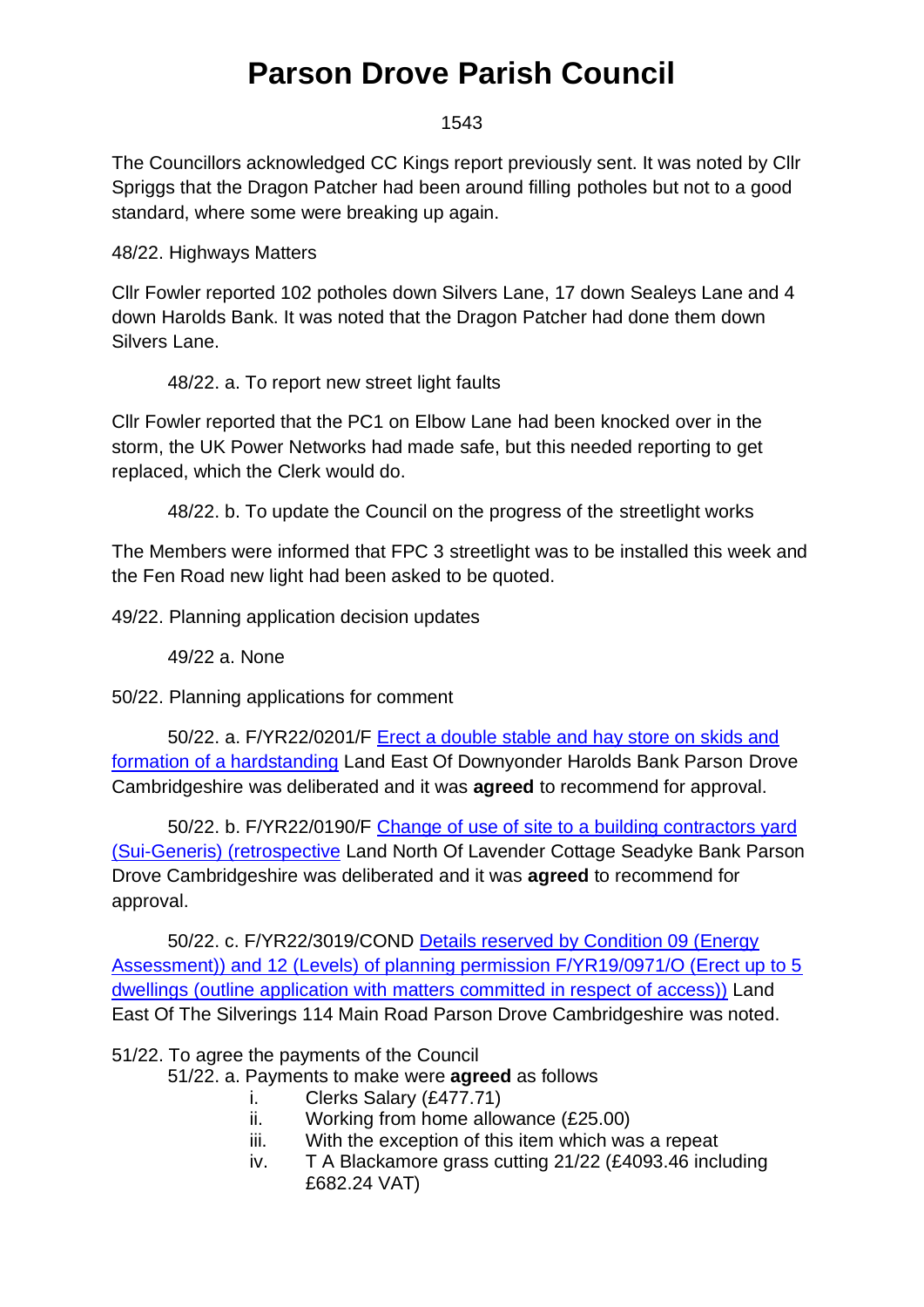#### 1544

v. Iceni Tree Care LTD (£1850.00)

51/22 b. It was noted that the EE direct debit had now been set up and payments made were **agreed** as follows:

- i. EE Telephone bill (£22.80 including £3.80 VAT)
- ii. E-On (£33.00)
- iii. Wave (£20.00)

51/22 c. Grant requests received

i. The Council deliberated the Amenities 95 Committee request for £400.00 towards crockery, where it was **agreed** to make a payment under section 137, but with the request that the crockery purchased has cost effectiveness and durability.

52/22. To discuss the Jubilee arrangements

Cllr Fowler felt the Council should do something themselves to note the jubilee for the children of the village where it was requested that such an item be placed onto the April agenda.

53/22. To hear the progress of the Website Working Party

The Council was informed that the tenders had been circulated and the end date had been set at 21st March 2022, in readiness for the agreement. It was also noted that the Clerk had found some NALC templates for policies that would support the process.

54/22. To agree the updated Safeguarding Policy

The Council **agreed** to defer this item until the Wryde Croft Wind Farm had come back with their requirements.

55/22. To agree the updated Equality and Diversity Policy

The Council **agreed** the policy.

56/22. To receive a tree works on The Green update

57/22. To receive the Amenities 95 report

Cllr Hunt informed the Council that the hall was growing in popularity

58/22 To receive the Police report

In Cllr Unwins absence, the Council were first informed that the next meeting was on the 18<sup>th</sup> March 2022. Councillors were invited to give any report for the police, where there were none.